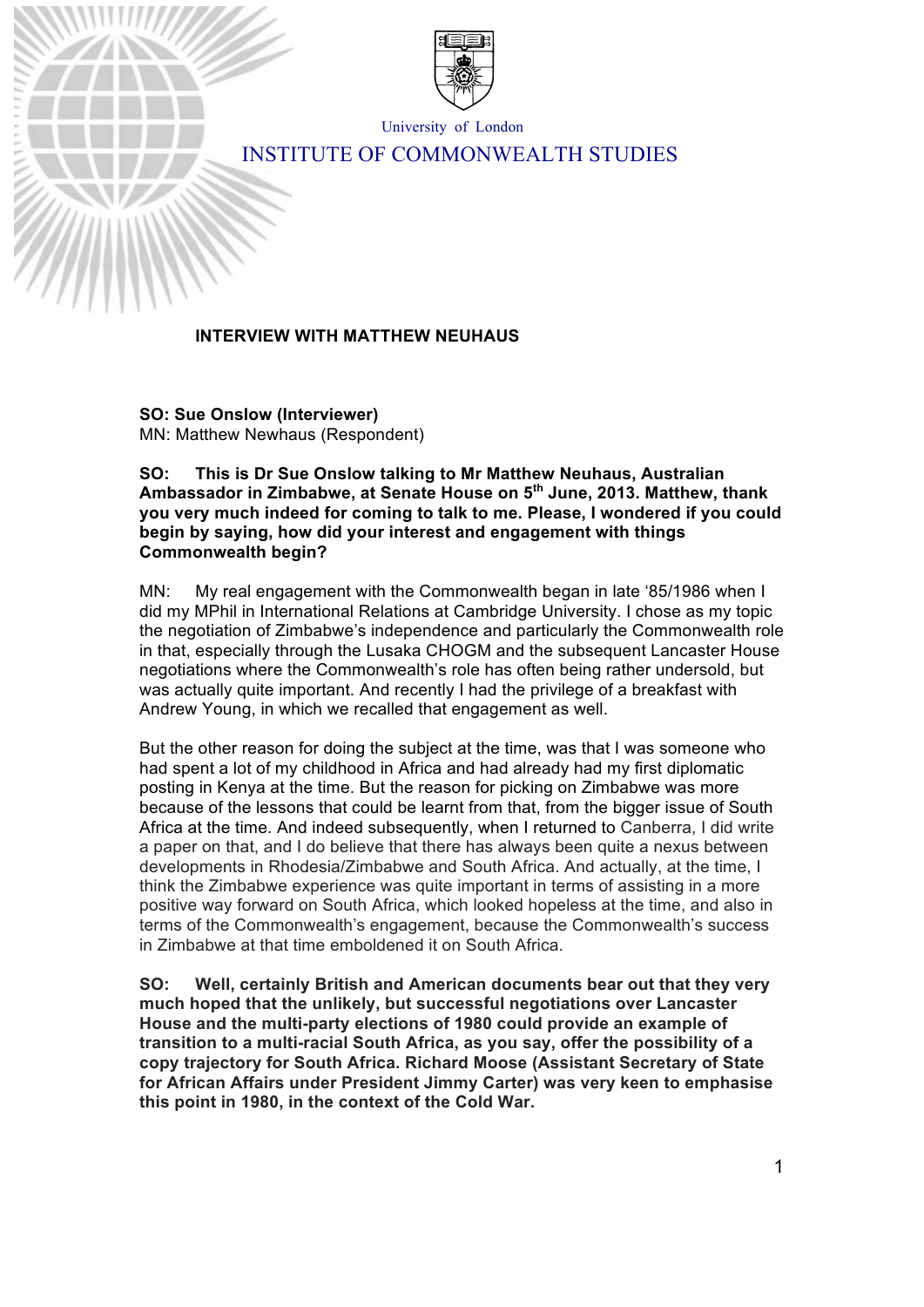**When writing your paper, did you have in mind the question of how to deal with land from the Kenyan example – underlined by your time there? A particular and different approach to dealing with the land question was embedded in the Lancaster House settlement on Zimbabwe; land alienation also remains a key point for indigenous peoples in South Africa.**

MN: Yes, I think that's absolutely right. Although I think there is a significant difference now between Zimbabwe, and indeed Kenya which was the model at the time for Zimbabwe, and South Africa which is more of an industrial state and where I think land has moved into a different place.

Very few people see land, or the reallocation of land, as fundamental to the social and economic future of South Africa. But in Kenya, where it was reasonably successful, although perhaps one tribe in particular, the Kikiyu, most benefited from it. I had been involved indeed in an Australian aid project as late as the 1980s which was focussed on reallocation of land, and indeed in Zimbabwe it was seen as much more fundamental to the economic welfare of people.

I think part of the problem for Zimbabwe, which did have more of an industrial base than Kenya, was that by the time that the land invasions happened by early 2000, in fact, that too was a country which had really moved beyond land as the fundamental for wealth. And indeed the result has been actually to push Zimbabwe backwards in terms of its economic development, because of a lot of reallocated land remains idle, despite the debate going on now by Ian Scoones and others about a reallocation of land, and donors like ourselves putting a lot of money into agribusiness development. No-one really believes that the land is going to be the driver of wealth in the future in Zimbabwe. People are now focussing on the mining sector and reindustrialising.

#### **SO: If I could take you back please to your diplomatic career? In the 1980s, after doing your MPhil at Cambridge, you then went to Port Moresby?**

MN: I did.

**SO: And thereafter it seems you had a short stint in Canberra, but then went as First Secretary and then Counsellor to the Australian Mission in the United Nations. Did your work there have a particular Commonwealth dimension to it? I know that you were involved in international legal and disarmament security issues.**

MN: Yes, not particularly. And indeed the Commonwealth's engagement with the UN has grown a lot more in the last decade, and especially during the time of Don McKinnon when we would every year go to New York and we would have the CMAG meetings there and we would have meetings with foreign ministers there. So that was something that really developed more recently. At that time, no. I did cover Africa issues in the Security Council issues, such as Somalia and Rwanda and so forth, but we did not approach these, at least from an Australian perspective, with any sense of a Commonwealth engagement. Nor did we in those days have those regular meetings that are now happening in New York. The only significant Commonwealth engagement was the beginning, and it was an Australian initiative, of what was called the Small States Office, largely for Pacific and Caribbean and Indian Ocean states, which has been a great Commonwealth initiative and one that people sometimes forget how important it was. And it's one of the building blocks as to why smaller states see the Commonwealth as very valuable.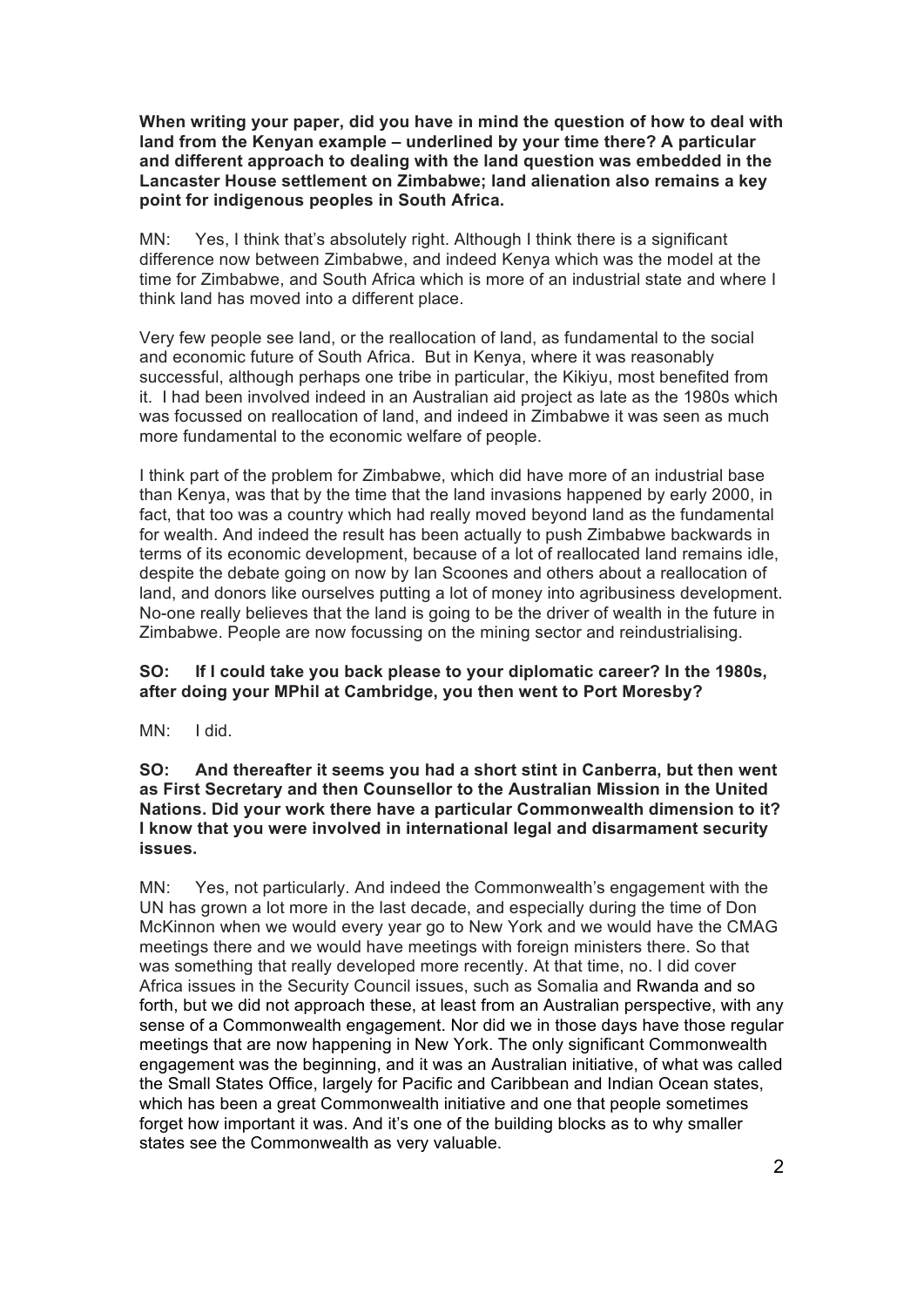**SO: But just in terms of Australia's view through DFAT of the value of the Commonwealth: given Australia's relative size, it could be said it's the regional hegemon in the Pacific. And it has great power relations so that it doesn't need the Commonwealth in quite the same way as small states and others further down the hierarchy in the international system necessarily do. So how in that particular time did Australia see the value of the Commonwealth?**

MN: Not particularly. In fact my first CHOGM was after my time in New York when Prime Minister Keating was our prime minister and I remember him saying as he left the Auckland CHOGM to go to an APEC meeting, "now I'm going to a real international conference." *[Laughter]*

Auckland was my first CHOGM. The argument with Britain (ironically defending France and the USA rather than its own activities) was over nuclear testing – this was the discussion, going late into the night at officials level. The ultimate formula in Para 21 of the Auckland communiqué was, "the overwhelming majority of Heads of Government condemned this continued nuclear testing…" "These Heads of Government urged the immediate cessation of such testing." So the Commonwealth helped to build the momentum for the Comprehensive Test Ban Treaty (CTBT).

That was the meeting at which of course Nigeria was suspended over the Saro Wiwa affair, and that was Mandela's first meeting. At many levels it was the birth of CMAG. That was a very significant meeting for the Commonwealth. So I have to say for Prime Minister Keating [laughter] all of that went past him. But at that time we were running for the Security Council, in what turned out to be a failed bid, and Gareth Evans was foreign minister and I was working very closely with him at that time and was using the CHOGM to do lobbying.

It's interesting because I have been closely involved with the two subsequent CHOGMs that Australia hosted: the one that was supposed to be in Brisbane but became Coolum in 2002, and most recently the one in Perth. And at both those times, by that time I think ironically the Commonwealth was seen as of more value to us for other agendas that we were wanting to achieve internationally; and certainly the CHOGM that was just held in Perth was largely driven, the desire for it, because it was certainly not Australia's turn, but its desire to hold it, and to hold it in Perth, was largely driven by a UN Security Council campaign and the desire to use it to reach out to a lot of countries, especially in Africa, that Australia had neglected for quite some time. And given the result in terms of the vote we got it was, we would say, an outstanding success.

## **SO: How much of that was the personal policy and agenda of Gareth Evans?**

MN: Well, both Kevin Rudd and Gareth Evans, you know, in terms of the Security Council campaigns and of course the one which we'd lost, Gareth Evans had left the scene and it was inherited by a Liberal Government that really wasn't very interested in it. So there was a real stepping back from it and so the resources weren't put into it. The more recent one, even though Kevin Rudd lost the prime ministership, he continued as foreign minister to drive it for quite some time and certainly the commitment across the Labour Government and, indeed more deeply in the Department of Foreign Affairs, was so deep that we were on a trajectory to win, and the policy building blocks had been put into place to achieve that. Including an Africa Strategy which was the thing I worked on when I left the Commonwealth Secretariat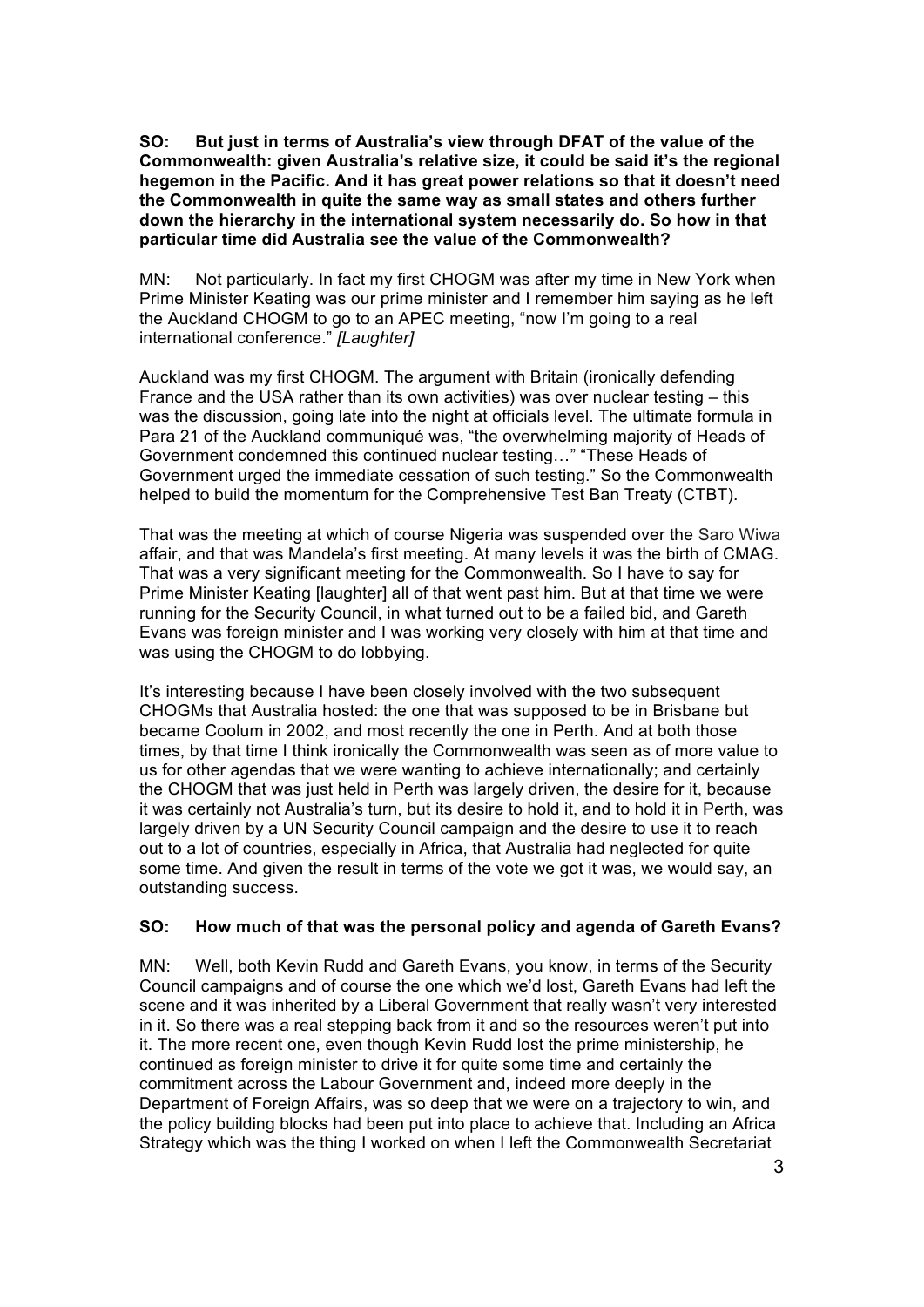at the end of my term there and returned to Australia. I was pulled out for three months by Steven Smith as foreign minister to actually put together an Africa Strategy as part of our broader UN SC strategy.

#### **SO: Just in terms of where foreign policy and its conceptualisation sits in Australian politics: does the Department of Foreign Affairs have a considerable degree of autonomy to drive, to shape and to frame policy agenda? Or is it very much, obviously depending upon personalities as well as the complexions of the Government, within the direction of the Prime Minister's office?**

MN: That's a very interesting question and I think it waxes and wanes. When I returned from being High Commissioner in Nigeria in 2001, I was briefly back in the Department but quickly moved to Prime Minister and Cabinet International Division when an opportunity came up. Because it became very clear to me in the post-Gareth Evans era with the Liberal Government that John Howard had concentrated a lot more power in Prime Minister and Cabinet; and interestingly we really drove the Commonwealth Heads of Government meeting out of Prime Minister and Cabinet and the Department of Foreign Affairs had very much a subsidiary role there. So my role in Prime Minister and Cabinet was actually to drive our CHOGM policy objectives, and of course the issue of Zimbabwe was a big one for us.

More recently though, and you might think this somewhat counter intuitive, given that we have in Kevin Rudd a prime minister who was heavily engaged on foreign policy, but he couldn't do everything and be everywhere. And also, with the shift to Julia Gillard, who was less interested in foreign policy, there was a definite shift back from Prime Minister and Cabinet to Foreign Affairs. Particularly, and often you forget the importance of the secretary of foreign affairs as well as the minister and we had a very powerful secretary in Dennis Richardson, who had been a former ambassador in Washington and a very senior civil servant. So when we came to the CHOGM in Perth, I set out before then, heading off to my ambassadorial appointment in Zimbabwe a CHOGM task force, policy task force, so the policy task force was run out of Foreign Affairs, with Prime Minister and Cabinet just adding value to it. And the logistics task force was run out of Prime Minister and Cabinet in a separate way.

So I think that illustrates that this waxes and wanes and so I would certainly say in more recent years Foreign Affairs has reasserted itself. What will happen under a new Liberal Government is hard to say. But given that, if Julie Bishop were to become foreign minister, she is very active and engaged and has a lot of autonomy, and Tony Abbot certainly initially as prime minister, we would be, I believe, more likely to allow this to happen. And indeed there has been an article in the Guardian only this week that basically says that there will be even more authority given to Foreign Affairs to lead the foreign policy process. So certainly that's the trend; having been strongly centralised in the early 2000s under John Howard, it's gone back to Foreign Affairs.

#### **SO: On the big push to develop the Africa Strategy then, situated within your Department: did you have particularly a Commonwealth dimension, or was it regionally focussed? I was just wondering how it was conceptualised. Was it driven by marketing strategies, commercial links for reaching out in terms of ideological political influence?**

MN: That's a very interesting question. I think the thing that's most important in this is to be conscious that the foreign minister at that time was Stephen Smith who came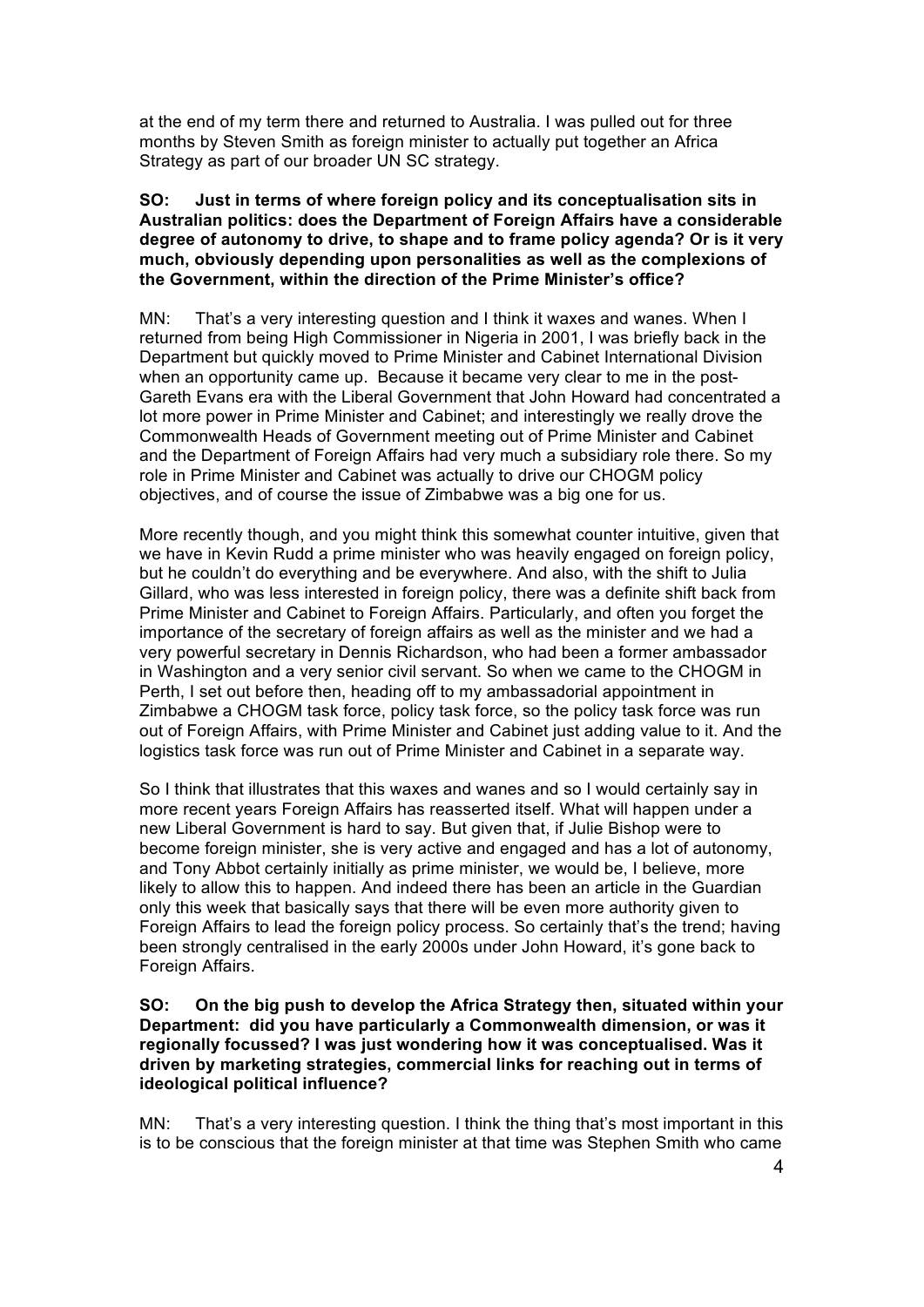from Perth in Western Australia, and there has been a really major growing mining engagement between Australia, and particularly Western Australia, and Africa. And so you had a foreign minister coming on board. Alexander Downer, as the previous foreign minister, did not take a particular interest in Africa and what engagement he did have indeed was largely through the Commonwealth because of membership of the Commonwealth Ministerial Action Group. But under the Howard Government there was no interest in playing a big role multilaterally. The focus was very much on our region: issues like East Timor, Solomon Islands, the engagement with China and Japan. But of course with Kevin Rudd setting the broader policies settings of wanting to engage more multilaterally, campaigning to be on the UN Security Council, engaging on climate change, there was definitely a desire to, and need to, engage with the wider world which would include Africa. But on the issue of Africa itself, much of it was left by Rudd to Stephen Smith; and Rudd was focussing on the bigger picture like climate change, and the G20 in particular became very big, our engagement with the G20. So the commercial link was important and when we developed the Africa Strategy the Commonwealth was seen as a platform, a natural platform, that we had in Africa from which we could engage further.

So we basically had two platforms. One was the Commonwealth and one was the commercial and mining engagement. And then the first big issue to be dealt with was, would we be prepared to extend our development assistance to Africa? And given the commitment to moving to 0.5% and the fact that we had given so much development assistance into the Pacific, that was at saturation point, and that Asia was moving ahead, Africa coincided with the two other pillars. So you ended up being able to use the development money, much more than we expected to have, than when we were first doing the task force work. But some of the thinking definitely piggy-backed off the commercial engagement and it piggy-backed off major companies. Companies, like Rio Tinto, who have major mining engagements in places like Mozambique and Guinea, and other companies, BHP Billiton, which has a strong South African connection anyway.

## **SO: And Mozambique.**

MN: And Mozambique. So all of that came together in a strategy. But where the Commonwealth was important, and this was why Australia pushed to hold the Perth CHOGM, and it was no coincidence that it was in Perth and that there was a big business forum alongside of that was, the Commonwealth was seen with what is it, 19 African Commonwealth countries as a really good base, a natural base for us to engage with broader Africa.

#### **SO: Ok, thank you. Just to go back to the 1990s when you became High Commissioner to Nigeria, as well as Sierra Leone, Gambia and Ghana. Three of those were suspended from the Commonwealth from '97, so was there a particular Commonwealth dimension to your work as Australia's representative? Were you used as a conduit, as a supporting role to CMAG's and the Secretary General's 'Good Offices' in trying to establish platforms and bridges back into the Commonwealth?**

MN: Very much so, Sue. To put this in context; at the time, our High Commissioner in Nigeria was our only post in the whole of West Africa. Yes, I think British people often find that surprising. I was nominally responsible for 23 countries in West Africa and I only had two other Australian staff members.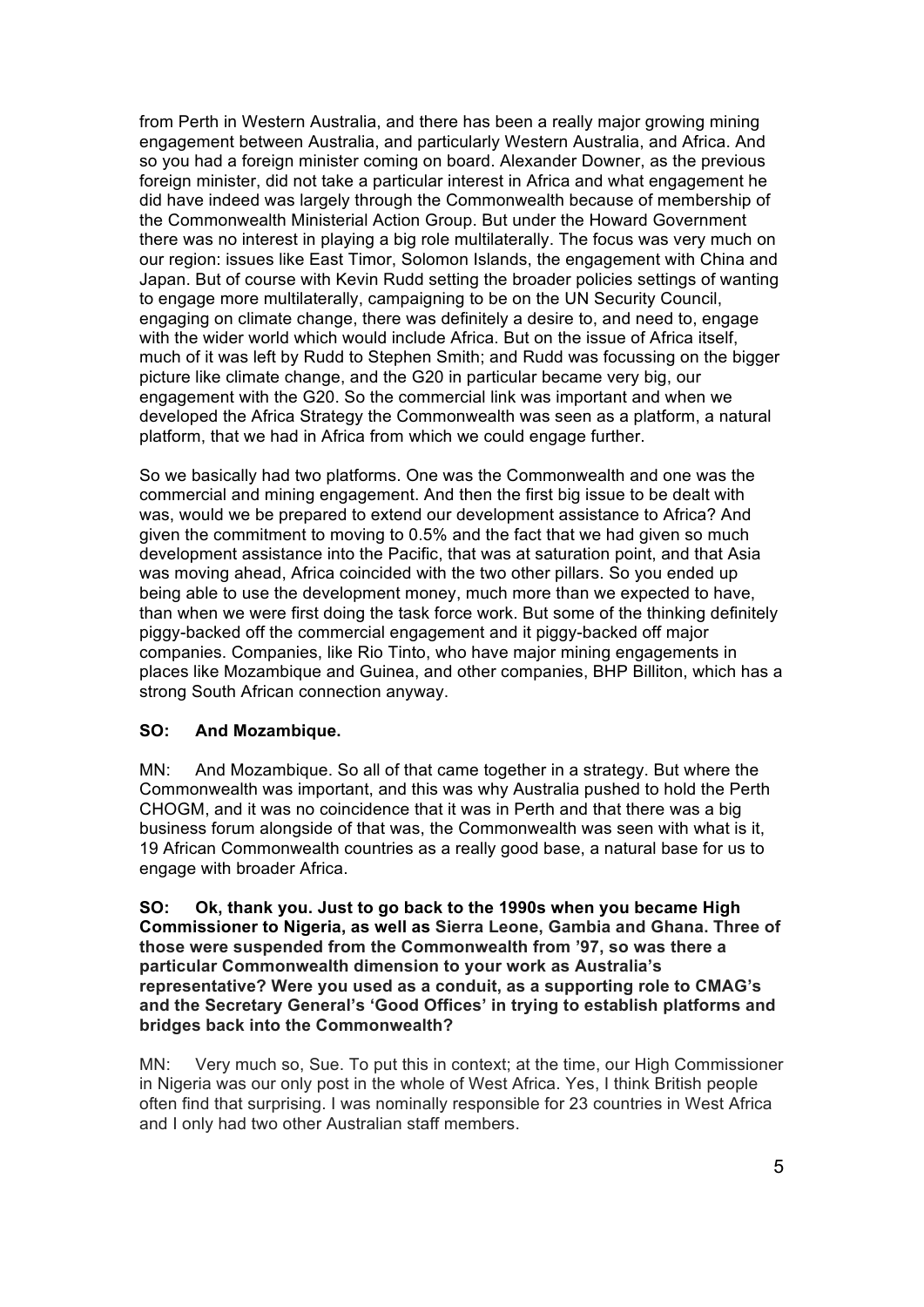## **SO: So the rest were locally engaged?**

MN: All the rest were locally engaged. We had a post of a total of about 15 people. You can imagine the consular engagement and we also had a growing mining engagement. But it shows where Australia has come from, both in terms of its own diplomatic reach, but also its sense of that part of the world. In fact the Secretary at the time, Ashton Calvert, was even of the view that perhaps we didn't need a post in West Africa at all. But then I went there with the Abacha regime, you know this is one reason that a fairly young and junior person often takes such a job, as I was, if I might say so at the time. I like to say it was more of an outpost than a post, and there was a big debate whether we should follow the Canadians who had closed in Lagos and pull out of West Africa altogether.

## **SO: So how did that fit within Australia's broader diplomatic representation across Africa?**

MN: Well, we had posts in Kenya, South Africa, Mauritius and Harare at the time. We didn't have Addis Ababa. Obviously we didn't have Accra and of course we did have Cairo. So it was our only post in West Africa and we had a few down the southern-eastern side. Now, the Commonwealth was a big focus of the work. We'd just come, and indeed one reason for not shutting the post was precisely because Nigeria was such a big Commonwealth issue and John Howard had come in and was already wanting to host a CHOGM to coincide with the  $100<sup>th</sup>$  anniversary of the formation of Australia. That was going to be the Brisbane CHOGM later in Coolum. We had actually wanted to do it for the year 2000, but that slot was already taken with the Durban CHOGM in '99 and so we went for what then became the 2002 CHOGM. But be that as it may.

So clearly we weren't going to shut in the midst of all that and indeed, in terms of my formal accreditations, it was Commonwealth countries. As you have pointed out, at that time both Gambia and Sierra Leone were very much on CMAG's agenda, as well as Nigeria itself. The Ghanaian relationship for us was one of a growing mining engagement but all the other formal accreditions except Senegal were Commonwealth countries. Cameroon had just become a member, but I didn't get accredited to there, but I did engage with Cameroon. So the Commonwealth was a big focus, and in particular, when Abacha died and the opportunity was there to encourage the return to democratic government, we were quite active on that and very supportive of the Commonwealth teams as they came through. Obviously Chief Anyaoku, being a Nigerian, had a particular interest, even to the point where, in between observing various rounds of the elections I would keep the Commonwealth Secretariat's equipment at my High Commission [laughter]. So it was quite fun to do!

#### **SO: What were your observations as an Australian High Commissioner of Chief Anyaoku's style, his approach to 'Good Offices', his support for the CMAG process?**

MN: I am a bit of a fan of Chief Anyaoku. I think Sonny Ramphal is where it starts for me. Obviously I don't go back to the earlier days. But I interviewed Sonny Ramphal when I was at Cambridge about his role in Zimbabwe and he has always been a great inspirer and speech maker. Chief Anyaoku had a more diplomatic style, but he was very accessible. Even as a fairly junior ambassador, on my way to Nigeria I had a call on Chief Anyaoku. Now it might have helped that I had also helped organise his programmes when visiting Australia, but at that point he could not travel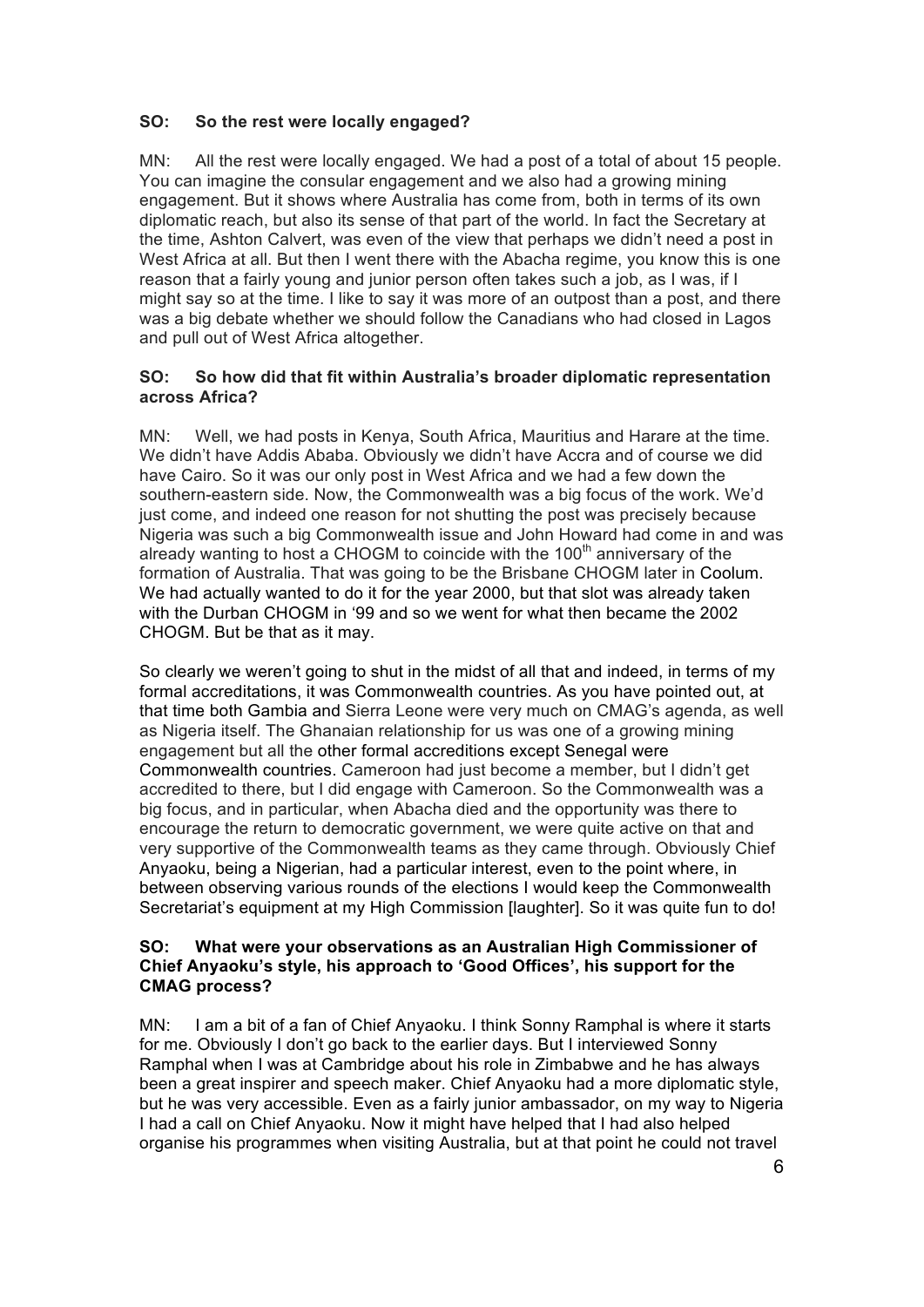back to Nigeria, for fear of what Abacha might do to him. So he was always very interested to stay in personal touch with the High Commissioners.

Interestingly too, we may come to this later. The other person I had a meeting with was the Queen. Because there used to be an old custom that where the Queen was the Head of State of a country, and of course she remains Head of State of Australia, she would meet with her Ambassadors if it coincided appropriately; and she was extremely interested as well in all that was happening in Africa, and at that time it was mostly over in Nigeria because of Nigeria's status. And Chief Anyaoku, as soon as the opportunity was there, he took it. I remember very well when Abacha died. I was actually at the OAU summit in Ouagadougou of all places, and most of us were there. He was due to arrive and when he didn't arrive, people started asking questions and then we heard that he'd had this heart attack whilst using viagra and then everyone knows the story as they say, he was entertaining two Asian ladies. Then we all rushed back, those of us who were at the summit, and to my surprise, actually they didn't close Nigerian air space so we all managed to get back fairly quickly. And then the amazing thing was that General Abubakar, who was the senior general, took over, and he was a man of a very different calibre. The interesting thing was that within a week, he had a meeting with all the major Commonwealth High Commissioners. We were still High Commissioners because they were only suspended; they never actually were expelled. And I remember having this meeting with Abubakar, and of course the British did and of course the American Ambassador did and the Chinese Ambassador and a few others. There were about 10 of us who he met with and quite a few of them were Commonwealth, and I remember saying to him "You know well it would be good if you could send some signals, release General Obasanjo," who was well known. In fact I had worked a bit with Malcolm Fraser, our former prime minister who was a very close friend of Obasanjo's, and he said to me when I went on my posting, "you've got to get Obasanjo out of jail." I said "I think that might be a bit beyond me, Mr Fraser," and he said "Well, you've got to try." *[Laughter]*

## **SO: And had you tried?**

MN: Indeed. We had become very friendly with Stella Obasanjo during that period and had been quite active on it; in fact I even raised it with General Abacha when I presented my credentials. I must say that was a bit of a chilling moment, because General Abacha was the sort of person who, when you went to present credentials he wore black sunglasses, so you couldn't see into his eyes. He had a pistol beside him on the table, and you were slightly nervous that he could pick up this pistol and shoot you at any time. [Laughter] It was just that sort of environment; it was quite bizarre. But anyway, of course, Abacha's reaction was "Well, you know this man is in jail because of serious charges against him, plotting against the country." So we'd actually engaged on that issue.

Anyway, Abubakar responded very well on three points I raised with him: (1) release of Obasanjo, (2) engage with the Canadians because they were out (Abubakar himself had been trained partly in Canada, so that was quite useful), and (3) move to elections and regularising your status with the Commonwealth. And within the month Chief Emeka Anyaoku was out there as part of his 'Good Offices' to engage with General Abubakar. Kofi Annan came from the UN as well, they both arrived at the same time and there was a major gathering that I was at, a dinner connected with it up in Abuja. And things moved very quickly, Obasanjo was released from jail within about two weeks and his wife rang us up and said, you know, you must come and join us at the celebration at our home in Abeokuta. This was of course my first time to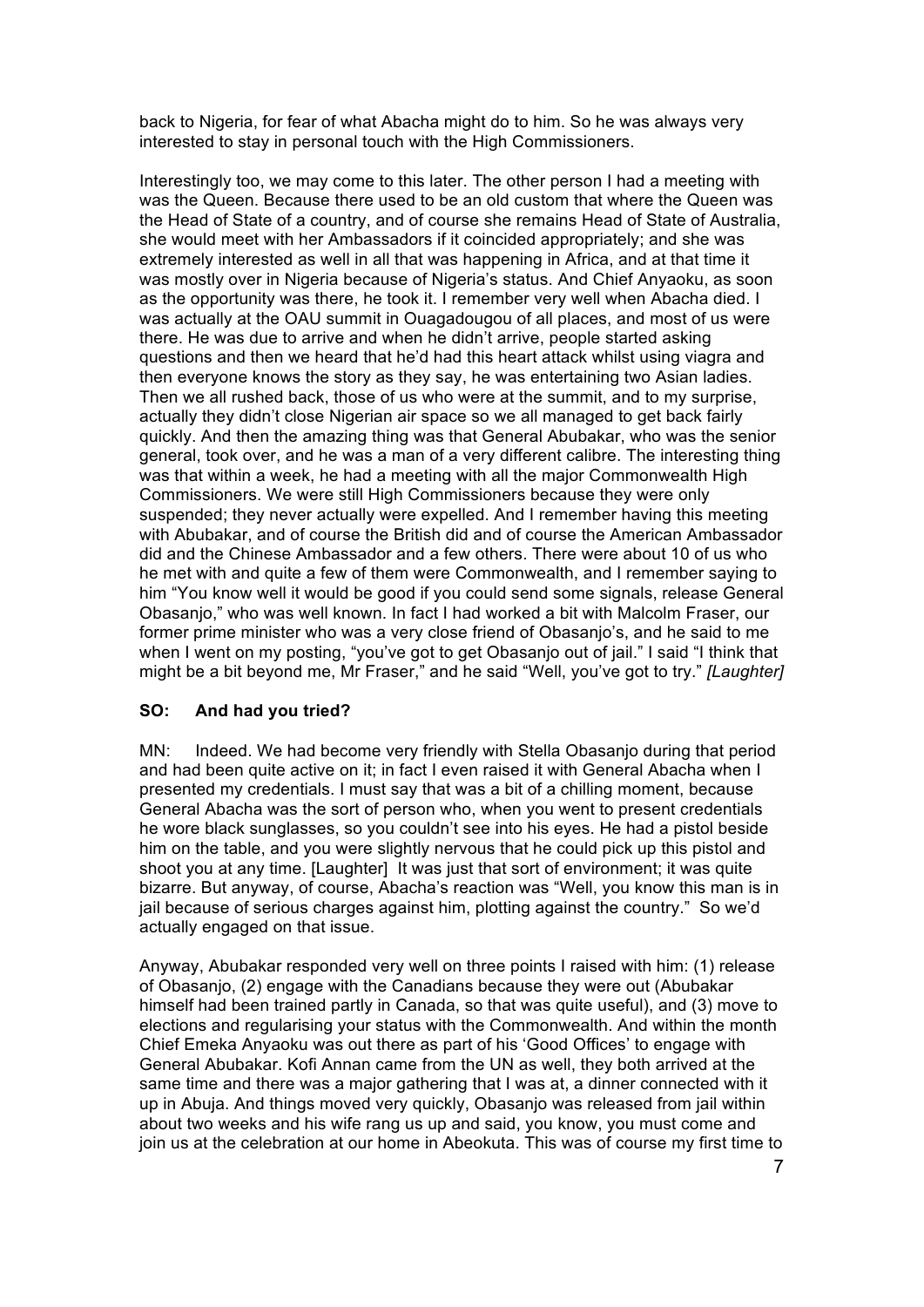meet with him and we had the privilege of not only going to the major celebration but going back to his home afterwards and I was able to have a one-on-one. At that point I said to him "Well, General, do you think you might now run again for politics?" And he smiled at me and he said "Isn't Nigeria an impossible country to govern?" And I said "Well, of course if anyone knows, you'd know." *[Laughter]* But I have to say, you know, then steam built behind Obasanjo. One thing that was very curious was that in the early days, we were obviously very enthusiastic for Obasanjo because of the whole Fraser/Obasanjo relationship over South Africa and the Eminent Persons Group, once again through that Commonwealth lens, but the British were very suspicious about Obasanjo. They were not at all enthusiastic.

#### **SO: When you say the British, are you identifying the British High Commissioner, his staff, the...**

MN: Yes, the British Government. The British High Commission, yes. The British High Commissioner and his staff were initially very reticent and I understand also that the FCO were pretty negative, from messages we were sending backwards and forwards. I think their preference at the time would be that there might be a civilian person to emerge, and of course they may have though that it would need to be a Northerner. I don't know, but eventually they did come around to Obasanjo.

But you know, if I might say so, not unusual for Britain. It is always a bit reticent about who would be the next person. It's a bit like their attitude towards Morgan Tsyangirai. which has definitely got more positive in Zimbabwe in recent times, but they started off really questioning his capacity to run. So it's interesting. I'm a great believer though in identifying the sort of leader who has decency and has, in my view of course, some commitment to Commonwealth values, but also strikes a chord with their own people, what we call charisma. I think you need leaders with charisma.

### **SO: If I could just take you on a slightly tangential approach: talking about the Commonwealth High Commissioners' network that exists in post. How valuable did you find it in Nigeria? Indeed, did you find it, because as you say, you had multiple posts that you were supposed to represent? Was that a useful source of knowledge-networking for Australian diplomats?**

MN: Yes, I think for Australian diplomats it can be useful. It partly depends on how much the Australian High Commissioner himself uses it and it partly depends on the post. It's certainly very valuable from a Commonwealth Secretariat point of view when you visit a country. When I used to travel with Don McKinnon, and even if I was travelling without Don McKinnon, we would make a point of meeting with the High Commissioners as a group and it was always invaluable because you saw that debate. Funnily enough, where it is most valuable for me is currently in Zimbabwe where, of course it's not a Commonwealth country, but I coordinate the Commonwealth group and we meet now on a pretty regular basis, at least every two months and we have a special speaker, normally a prominent politician or the Chair of the Electoral Commission and so forth and we have a very open discussion. And why it is invaluable, particularly in Zimbabwe is, it brings together the key SADC and African players with some key western players, like Australia, Britain, and Canada. Of course the Americans aren't there, but we have other ways of engaging with them. And it brings them together in a way that, because it's Commonwealth, no one feels dominated by the other. And I think this is one of the enduring values of the Commonwealth. Indeed at the last meeting I was very struck by the Kenyan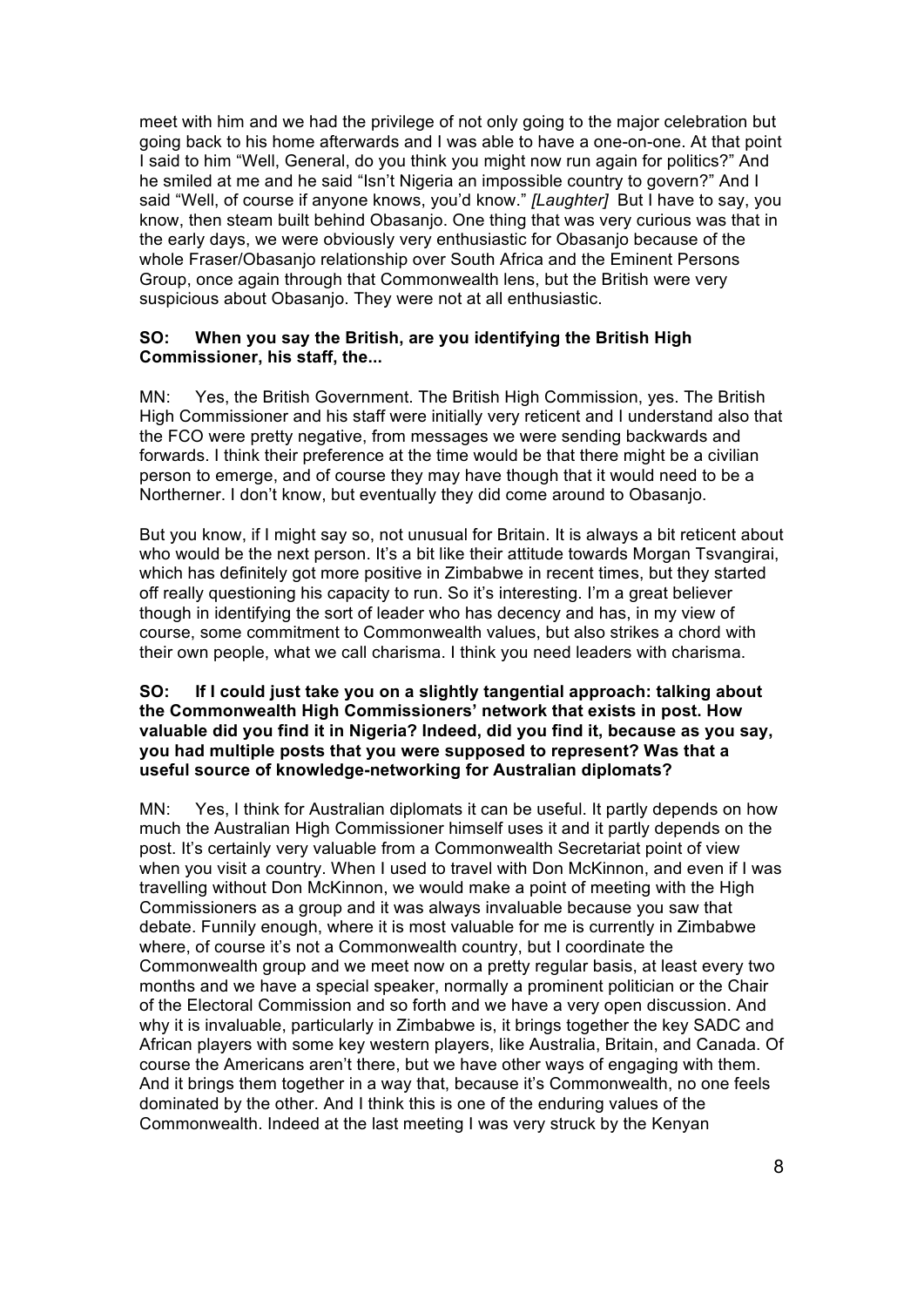Ambassador saying to me afterwards "This is far more valuable than even our AU meetings."

And it certainly has enhanced our understanding between us and SADC over what we would see as the marker for free and fair elections. It has also helped because each of us host in turn and we all have our own different contacts so we've been getting political people from across the different divides. So that too has really added to it. So it can be invaluable and it certainly has been in Zimbabwe.

#### **SO: If I could ask you in terms of your personal chronology about joining the Commonwealth Secretariat: you made reference to working as Director of Political Affairs for Don McKinnon. Could you comment please on the contrast between his particular style and approach to 'Good Offices' with what you had experienced and witnessed with Chief Emeka from your posting in Nigeria?**

MN: Well, of course under Don McKinnon Good Offices became much more regularised and I think this was a major initiative which we saw too as part of a Coolum initiative. Australia was very supportive of this. And you will remember there was this high level panel that came out of Durban that reported into Coolum, and so in my division we set up the Commonwealth Good Offices Section and a chap called Victor Pungong, who sadly died at a very young age, was the initial Head of that and as a Cameroonian, extremely effective. And under Don McKinnon, he really drove Good Offices in a very regularised way you know, we would have our regular meetings and things were done with a Good Offices tag.

I think under Chief Emeka it was a little more *ad hoc*. Good Offices was only in its beginnings and I think we need to credit Chief Anyaoku with Good Offices coming to the fore, as we also should credit him with pushing the two-term issue for presidents and the multi-party agenda which has been so important in Africa. But certainly under Don McKinnon in my time there, it became very regularised and it became very much at the centre of our activity. And we also linked it more and more into CMAG so that we began this tradition, which has now been formalised since the Perth CHOGM and the further reform of CMAG, of reporting on, essentially reporting on Good Office issues under other issues of interest to ministers. Also under Don McKinnon we reached the high point of our special envoys, in terms of numbers of special envoys. We even on one occasion engaged with people like Lakhdar Brahimi and so forth. We had a gathering of our special envoys and we discussed how we went about the work of that. Now this is not so strong at the moment because, we don't have as many special envoys working away. I think we have Don McKinnon in the Maldives and Fiji has gone a little bit into abeyance, at least as formal Good Offices. So we came to a bit of a high point and a better organised point and I think it is something that the Commonwealth is good at and should definitely be more of a focus of attention.

### **SO: So, on arrival as Director of Political Affairs Division, was there a concerted review of how Good Offices should be strategized? You said that there was a creation of a Good Offices section.**

MN: The recruitment of the first, what we call a Head of Good Offices Section and two other staff members. So it was carved out of the Political Affairs Division and we recruited people specifically for the task.

## **SO: How early on was that instituted?**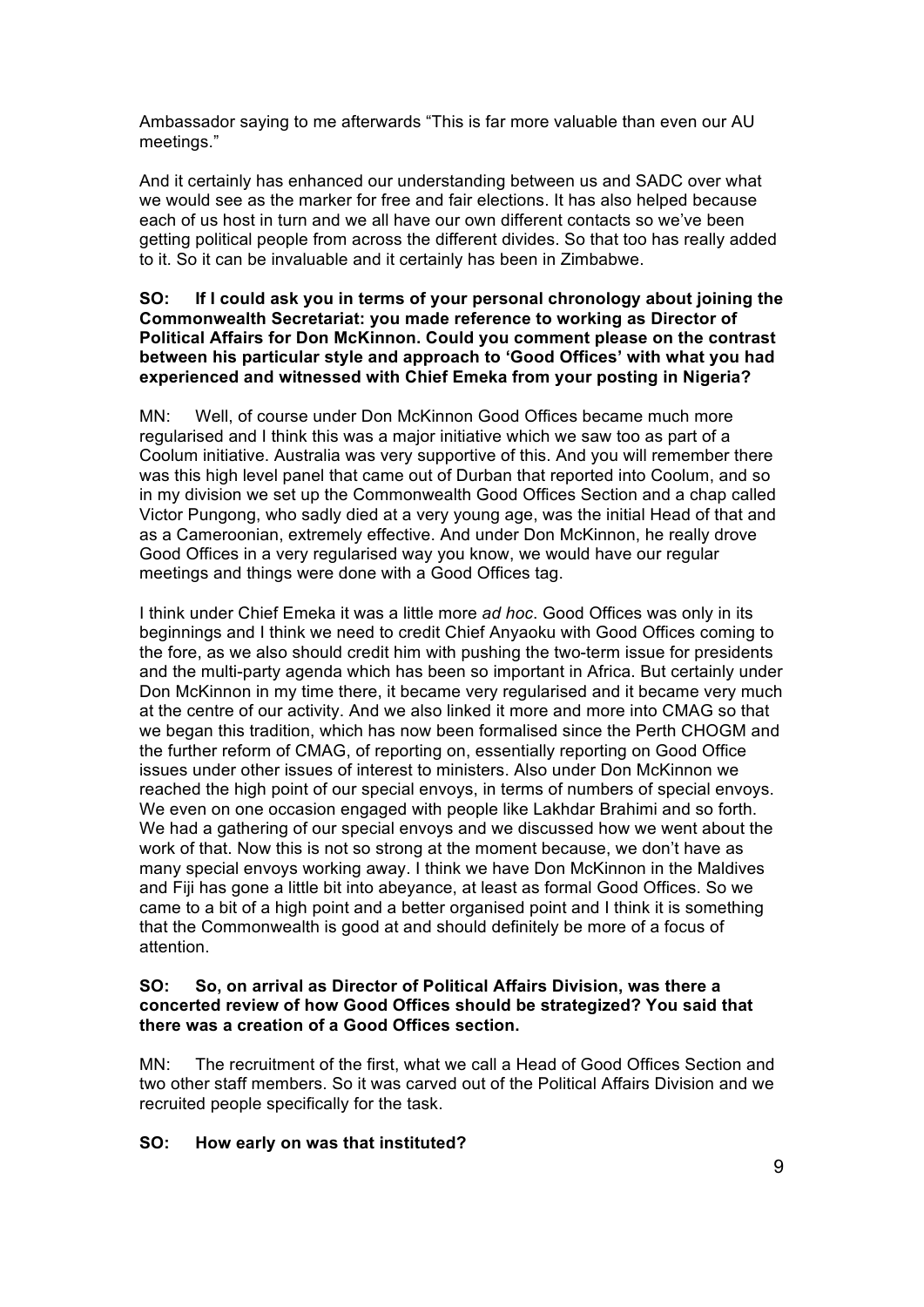MN: Within my first 12 months. So it happened in the course of 2003. I arrived in October 2002, it had been a decision of the CHOGM in February that year and we did the recruiting and interviews while I was there, so it was all done in 2003. It was all bedded down in the course of 2003.

## **SO: Had there been very much discussion amongst senior officials in the run up to Coolum that this should be institutionalised?**

MN: Yes, it was in the report of the High Level Review Group.

## **SO: Yes. Had you been an initiator in that?**

MN: No, I wasn't an initiator. At that point I was working with the Department of Prime Minister and Cabinet and I was providing advice to our senior officials working on it. Max Moore-Wilton was in fact the Secretary of Prime Minister and Cabinet; was in fact our man on the High Level Review Group.

#### **SO: So, in terms of Don McKinnon's style towards 'Good Offices', how much would you say the failings of the S-G's 'Good Offices' in fact associated with Secretary-General McKinnon's decline in Mugabe's eyes?**

MN: Yes. Look, I think that's the unfortunate thing. Zimbabwe came to define Good Offices, and as a result people have lost sight of a lot of successes. I think first of all McKinnon had a good style for Good Offices. He was very outcomes-orientated, he was very engaged and he was more than happy at any time to pick up the phone to leaders and opposition people. And being a politician, and I don't think only politicians are like this, you can have certain diplomats who are sensitive to politics, but being a politician, he really did understand the interplay of government and opposition. In fact we used to run the workshops for Commonwealth countries on government and opposition and I think that's another area that we need to do more on. It's really quite invaluable and we used to do it with the Commonwealth Parliamentary Association, and their involvement was important.

But you know against the so-called failure of Zimbabwe… but let's say Zimbabwe was a failure and I will come back to that, because I'd say Zimbabwe is still a work in progress, given where I am at the moment. We had a success in the Maldives. Now I know Maldives is back to being a problem, it's the nature of these things. But we actually saw democratisation in the Maldives and a change of government. We got a constitution in Swaziland, once again, it's still a job that's not finished, but it moved from being essentially a dictator monarch to at least a constitutional monarch. We had a success on Zanzibar, which everyone has forgotten about now as a conflict, but was at the time, people were carving one another up. There was significant conflict in Zanzibar and particularly between Pemba and Zanzibar. Once again, Zanzibar could come back as a problem, but I think that Commonwealth engagement not only helped with the political issues at the time, but it was that there was a severe terrorist threat underlying Zanzibar as well, given the Islamic nature of the society there and its connections into the Middle East and so forth and I think helping to resolve that conflict helped there.

Guyana was also a success. I remember my first meeting, indeed the very day I took over the job, Don McKinnon had me to lunch with Archbishop Paul Reeves, the late Paul Reeves, Valerie Amos and Clare Short and we discussed Guyana. And Guyana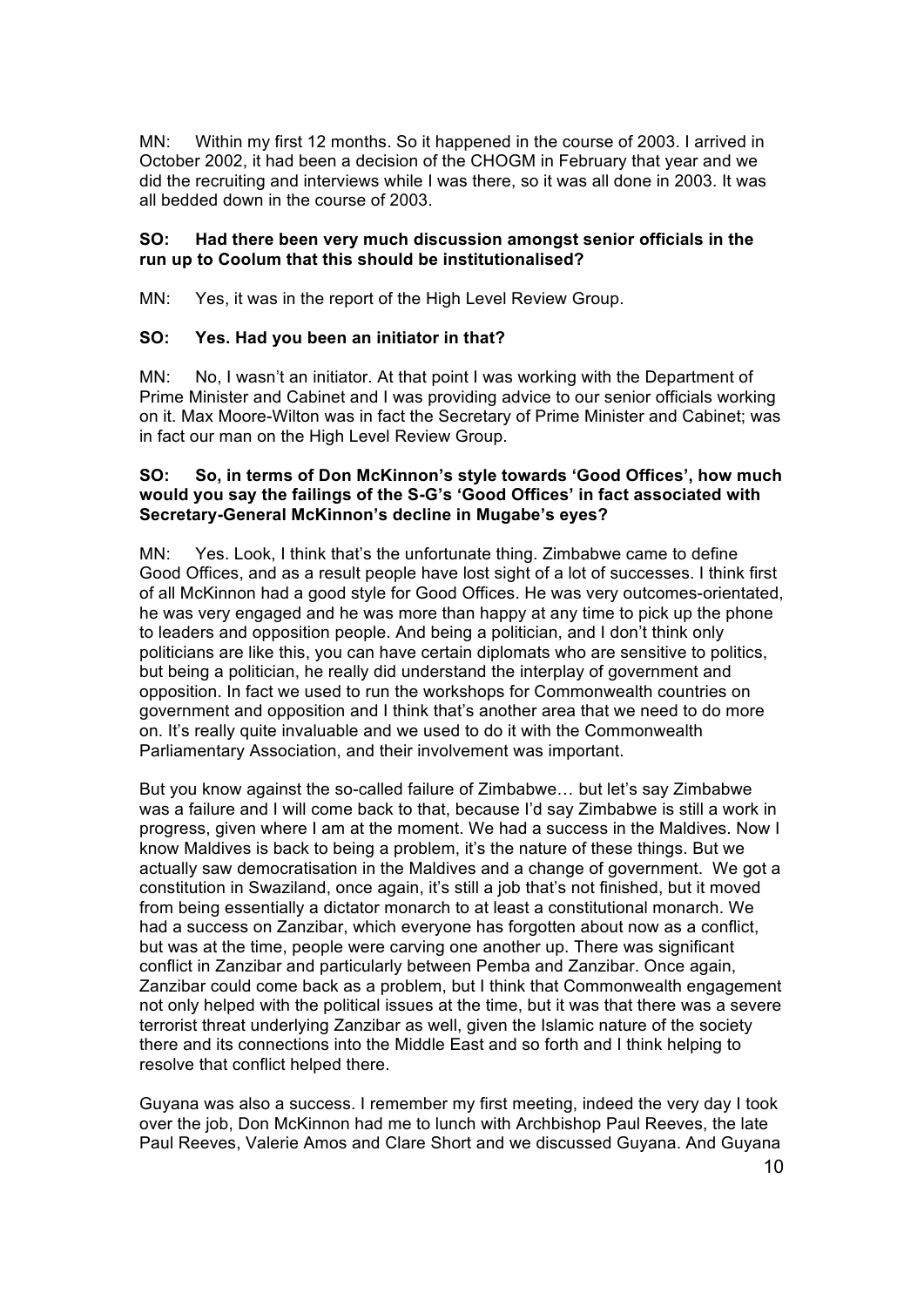looked like it was going to blow. And then we spent a very active next few years working on Guyana. Now Guyana still has its tensions, but no-one sees it as a crisis point anymore. Once again there was a very nasty sort of drug-running, terrorism angle growing in Guyana. And, there are other issues in Commonwealth countries too that maybe didn't quite become formal Good Offices. In Uganda there were some issues and so forth, but another one where we had a special envoy was Cameroon, and once again there was a stress there with Cameroon and Cameroon is still a work in progress. It hasn't democratised as much as we would want, but it hasn't blown up in a crisis since. So as against the Zimbabwe problem, I would say that the Commonwealth's record on Good Offices has not been bad. Fiji is another work in progress as well, and we mustn't forget about Fiji when we are talking about Good Offices. Zimbabwe did leave the Commonwealth, but that has never meant that the people in Zimbabwe think of it as having somehow left the Commonwealth.

#### **SO: It sounds like 'the South African people had not left the Commonwealth, even if Verwoerd did in 1961.'**

MN: It's very like South Africa. And even the MDC, in its policy document that came out only a month ago, has a section that says should we be elected we will seek Zimbabwe's re-admission to the Commonwealth. So, I think what has happened, like South Africa, the Commonwealth stood for principle; and as it stood firmly for it, in doing so, it lost a member. Could Don McKinnon have done it in a different way? Probably yes. Did Don McKinnon's lack of experience in Africa not help? Probably yes. But would Chief Anyaoku have faced the same crisis. Probably yes.

#### **SO: How much micro-management was there from the Secretary General for Good Offices? I am just wondering the extent to which particular staff had a specific autonomy, that you knew there was an identified problem and so initiated contacts? How did the process work?**

MN: Well, first of all Don McKinnon was not a micromanager. I would say he was the best boss I ever had, because he knew how to be engaged and we haven't even by the way talked about Pakistan because this was reminding me about Pakistan, which once again, you could argue was actually quite a success for the Commonwealth because over that period we got Pakistan back, after going backwards and forwards. But what would happen, is that we would meet every week in a political meeting. We would go through the big issues of the time, we would go through where we were on, where our special envoy's activities were and where we were up to and Don would give broad sort of guidance and we would just go to it in the Political Affairs Division and within the Good Offices Section.

He also was very good at leaving his special envoys to get on with their job. So he gave Paul Reeves quite a lot of autonomy in Guyana and I think Paul did an excellent job there. Tun Musa Hitam in Maldives had a lot of autonomy on managing the Maldives issue and as a Muslim, I think that was a very sensitive choice. Ade Adefuye who was actually Head of Africa Section was mostly handling Swaziland and Zanzibar and he was left to take his head a lot on that, with some guidance from myself. But Don was very good at choosing important special envoys. He had a former prime minister of Canada in the Cameroon...

## **SO: Joe Clark.**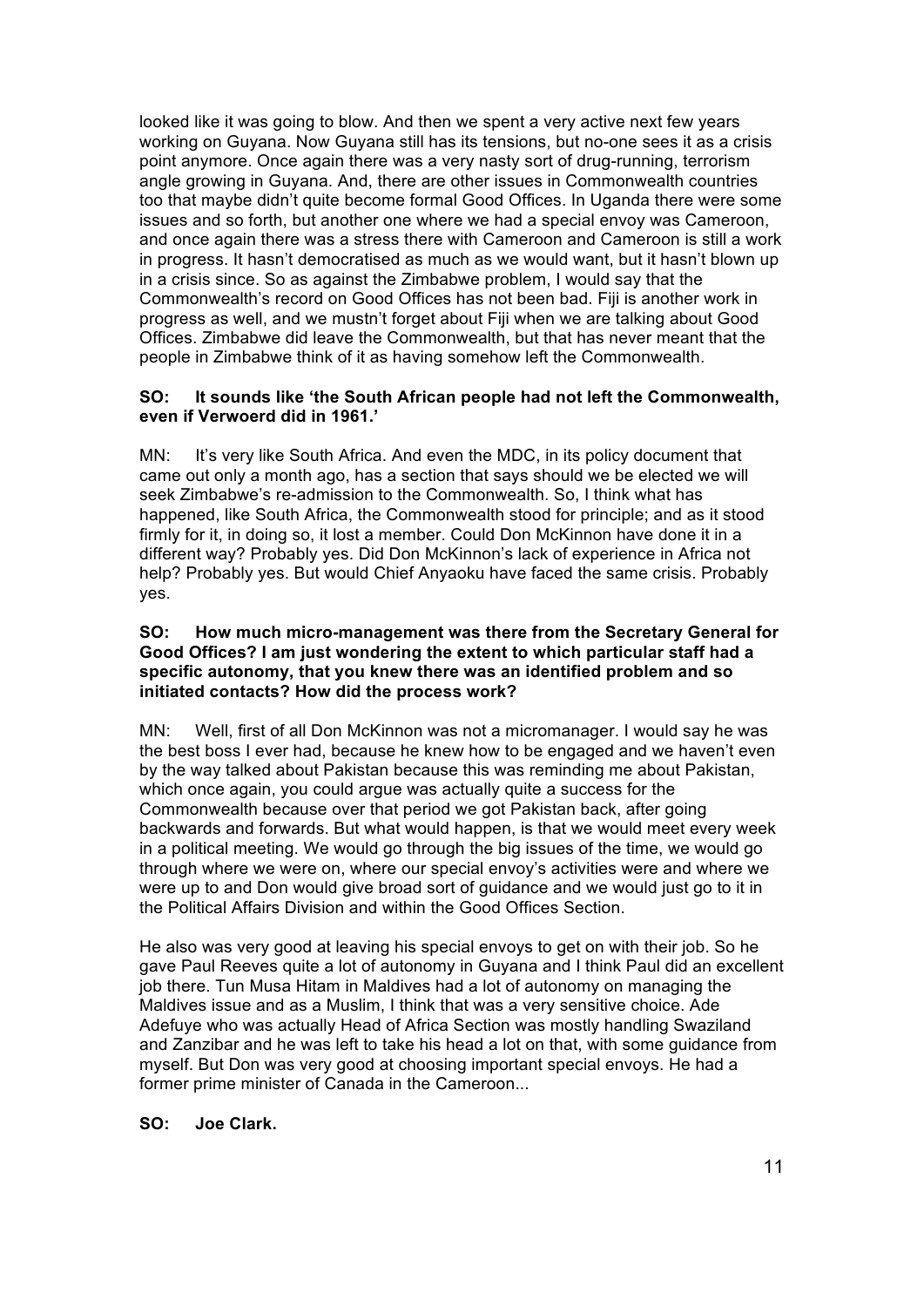MN: ...Joe Clark, and once again, Joe was very much given his head on that one too. And he would take their advice and so forth, so no, he wasn't a micro-manager at all. But he gave guidance and support as needed and of course he was conscious of reporting back to CMAG and to the wider Commonwealth. It was once said to me that one Secretary General said – oh it was the best job in the world because he didn't have any bosses. Well, I think Don McKinnon was very conscious that there were 54 bosses! *[Laughter]*

## **SO: So, what was the input from the Deputy Secretaries-General or the Assistant Secretary-General?**

MN: Well, we didn't have the Assistant General Secretary in my time, that's only been for the last year or so. And it is essentially an administrative role. Under Don McKinnon there were two Deputy Secretary-Generals and of course the most relevant was the political Deputy Secretary-General. For most of my time there was Florence Mugasha who had been head of the public service in Uganda and she was also responsible for administration in the Secretariat. So she spent relatively little time on political issues and Good Offices Issues, and focussed on administration which Don had really given her as her role. And the other Deputy Secretary-General was an economic one and their role would generally be to provide support to Winston Cox, and then Ransford Smith. Their role would be to provide support. If we were to identify a Good Offices mission that would really be helpful, a couple advisors in such and such a role, technical advisors and technical support, they would come up with it, but they had relatively little engagement on the decision making.

## **SO: So what was Amitav Banerji's contribution?**

MN: Oh, his was important, because he was Chief of Staff to Don McKinnon and he had a crucial role. Amitav is first of all a first-class diplomat, but he was also a very experienced Commonwealth Secretariat official and he knew the history of things, more so than anybody and certainly more than Don and myself.

## **SO: So having that institutional memory was important?**

MN: Institutional memory is invaluable and this is why I am one of these people who say it's all very well to have rotation policy in the Commonwealth Secretariat, but you do need some good institutional memory as well and it benefits from people like Amitav Banerji who had been there some time. And of course that was something that Chief Emeka Anyaoku had; was a real strength for him. I mean Don McKinnon brought a fresh, new approach which I think was important but of course he missed that sort of institutional background that was quite invaluable for Emeka.

#### **SO: If I could take you from Good Offices onto this question of CMAG and the use of the Troika. Yes it's getting back to Zimbabwe, but Zimbabwe since 2000 has posed a significant challenge for the Commonwealth, and the work is ongoing, as you've said. Reading Don McKinnon's memoir,** *In the Ring***, it's clear the extent to which the Troika seems to substitute for the particular role of the Secretary-General. Can it be said that it also diminished the role of CMAG?**

MN: Yes. I think that the Troika was a mistake. I was there when it was created and one thing I was determined in my time, and I think we've got to this point, is that it having not succeeded as a mechanism, that we should never go back to a Troika.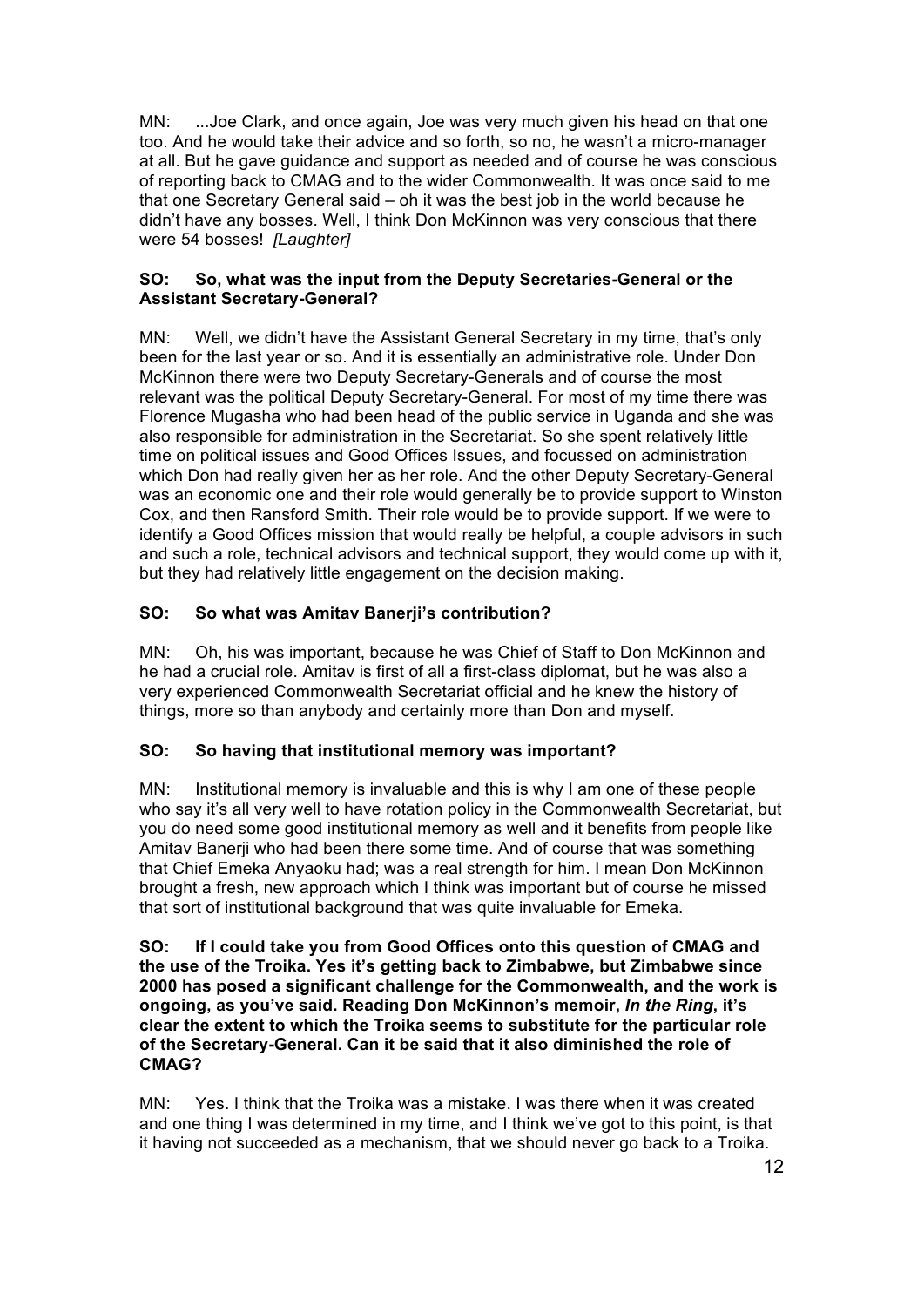And the reason I think it was a major mistake is the Commonwealth benefits from a diversity of views and working hard to build a consensus from that diversity of views.

The problem with a Troika is that it really minimises a diversity of views, especially as happened in the Troika that we had of having two Africans and a Westerner. Now what happened was this. As we were approaching the Coolum CHOGM, Zimbabwe was the big issue and we had a meeting which I was at here in London, of the Committee of the Whole. And we had a side discussion on how the issue might be handled at Coolum. Now by that time CMAG was stuck on Zimbabwe, partly because Zimbabwe was a member of CMAG, and even getting it onto the agenda, which happened just in December 2001, they finally managed to push it onto the agenda. But it was clear that CMAG was going to be blocked on this. Personally I think the mistake was, that was only going to be a temporary thing. I think later on it would have been easier. The following year, post-CHOGM with Zimbabwe no longer there, CMAG could have handled it. But then there was this feeling that, well this has elevated itself, it's got too big, it's become too big for foreign ministers, heads are going to have to handle this.

So then this idea of the Troika came up because Troikas were fashionable. Other international institutions use Troika ... the EU was big into Troikas and AU was using Troikas. So there was this discussion, Australia was part of it. And rather reluctantly, because John Howard was very reluctant to buy into this Troika mechanism, but the Secretariat and Don actually did push the idea of a Troika. Anyway, the way it played out was when it came to CHOGM itself, the thought that the results of the elections and the Commonwealth Report, the Heads of Government, when they were meeting in the retreat, said, 'Well, it's better that this report goes to the Heads rather than CMAG. Let's make a Troika of the Heads.' Then when the report of the election was so adverse and the three Heads had to come here to London to meet (I was not at that meeting, I was still in Canberra at that time) in the drafting there was a mistake because they agreed to suspend for 12 months. It was essentially Obasanjo, (Mbeki) and John Howard. John Howard came with very, very strong riding instructions because we were appalled at what was the obvious manipulation of the electoral result in Zimbabwe, as well as of course, the report of violence. And don't forget, we had two very senior Australians who have gone on to have very distinguished careers, Kevin Rudd and Julie Bishop were both on the Commonwealth Observer Group.

Anyway, when they drafted the decision, they drafted it with this reference to 12 months. And that was a mistake for suspension, because there was then a dispute over this 12 months and Zimbabwe got into this way of thinking that, 'Oh well, all we have to do is hang tough for 12 months and then we'll be off the hook.' And there was no mechanism there for properly referring it on. And because then there was what was seen as the half-term, six-month Abuja meeting, which was a dreadful experience, especially for John Howard who came back from saying "I'll never meet again." By this time I was with Don McKinnon. So we were faced then at the 12 month point with "What do we do now about the suspension?" Because nothing had changed, in fact things had got worse. And that's when Don McKinnon did his round of consultations and I was with him at the NAM summit where he spoke to a lot of leaders and then he had phone calls with those who couldn't meet; including the controversial phone call with Mbeki, which no-one witnessed. I witnessed the meeting with Obasanjo; I was there and I know exactly what Obasanjo said, but no one witnessed the phone call with Mbeki. So we only have Don's word for it; in the end that Mbeki agreed to the suspension continuing. It was the obvious thing. And it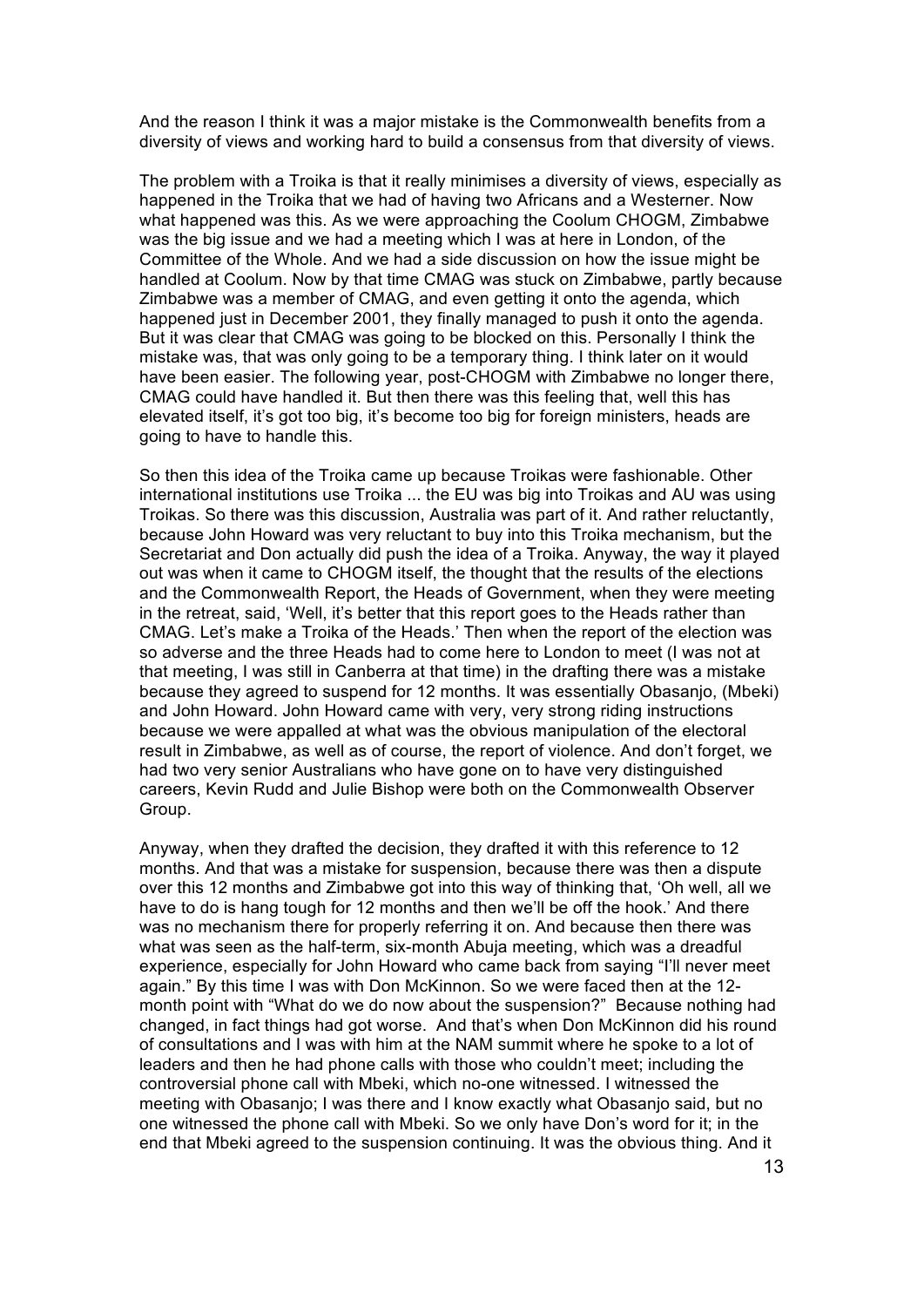really didn't matter in the end whether Mbeki agreed it or not, because by then there was certainly a broad view, and I can count for that, I was keeping the list, of across the Commonwealth, the Caribbean and others, that really we've got to keep Zimbabwe suspended until we get to CHOGM, and then we will see what we can do. But, you know, that was where there was the big dispute about what Mbeki said and what he didn't say, and his officials in SADC were very upset about this and we had some very difficult meetings here.

Anyway, we went through with that. I remember Don at the meeting with High Commissioners and a few of the SADC ones protesting against this sort of continuation of the suspension and Don wrote me a note saying "how long can we cope with this?" And I said "We've got to just cope with it to the end, there is no choice." So we got to the CHOGM in Abuja. And then you see, the Troika has collapsed as a mechanism and what just happens then, and this was Obasanjo's idea, it was a very good idea, was let's get six people, six of the Heads together as a committee, and I was in fact secretary to that committee, so I drew up the list and I had two African colleagues, Victor Pungong and Ade Adefuye who I've mentioned, with me. On that committee was Australia and Canada, was chaired by Jamaica, P J Patterson who was excellent, South Africa, Mbeki was very reluctant to part of the committee but Obasanjo said you have to part of it, Chissano from Mozambique, India (who were very low key): there were 6 members. Anyway, I think it's there. We got together and there was a consensus in that committee, of which South Africa and Mbeki was part. It was sort of like a mini CMAG at Heads level in a way, that things have not changed enough. There must have been a Pacific member for balance, but I can't remember who the Pacific member was now, possibly Samoa.

Chretien and P J Patterson played particularly helpful roles. Obviously you had John Howard at one end and Mbeki at the other and Chissano. Those three were the key members, and then they reported back to the Heads in the retreat and that was when the suspension was formally extended. Then of course what was most unfortunate was the way that Blair, who left the CHOGM early, briefed the media - and this always happens, you know it - but he briefed the media that this was a victory for Britain. And that's when you had the SADC revolt and Obasanjo then had to - it's mentioned in Don's book - had to really push hard to make sure we didn't get a SADC statement that came out at that same time as the Commonwealth consensus. But there we were. Of course I was with Obasanjo and P J Patterson when they rang Mugabe and Mugabe at the other end said "Well, if this is what you're going to do to me I'm leaving the Commonwealth." And poor Obasanjo, because he's such a great African, he just looked at me, shaking his head and said "I've lost him, there's nothing more I can do". But you know, both P J Patterson and Obasanjo, and they were the crucial players in the end, were very determined to stand for Commonwealth principles and not have, somehow, Zimbabwe escape just because it was African. And I thought that was something very admirable. But as for the Troika idea, it was a bad idea at the start and I hope it never comes back again.

#### **SO: If I could just ask you about the collapse of the Troika as a mechanism. How much was it predicated, or complicated by different personalities and outlooks as well? As you say, the Africa element and the old-Commonwealth element of John Howard?**

MN: Yes, and of course one has to remember that John Howard himself was very old-Commonwealth. If he had been a sort of Chretien in Canada, you know, it might have helped but he was a bit more like Steven Harper is now. John Howard had a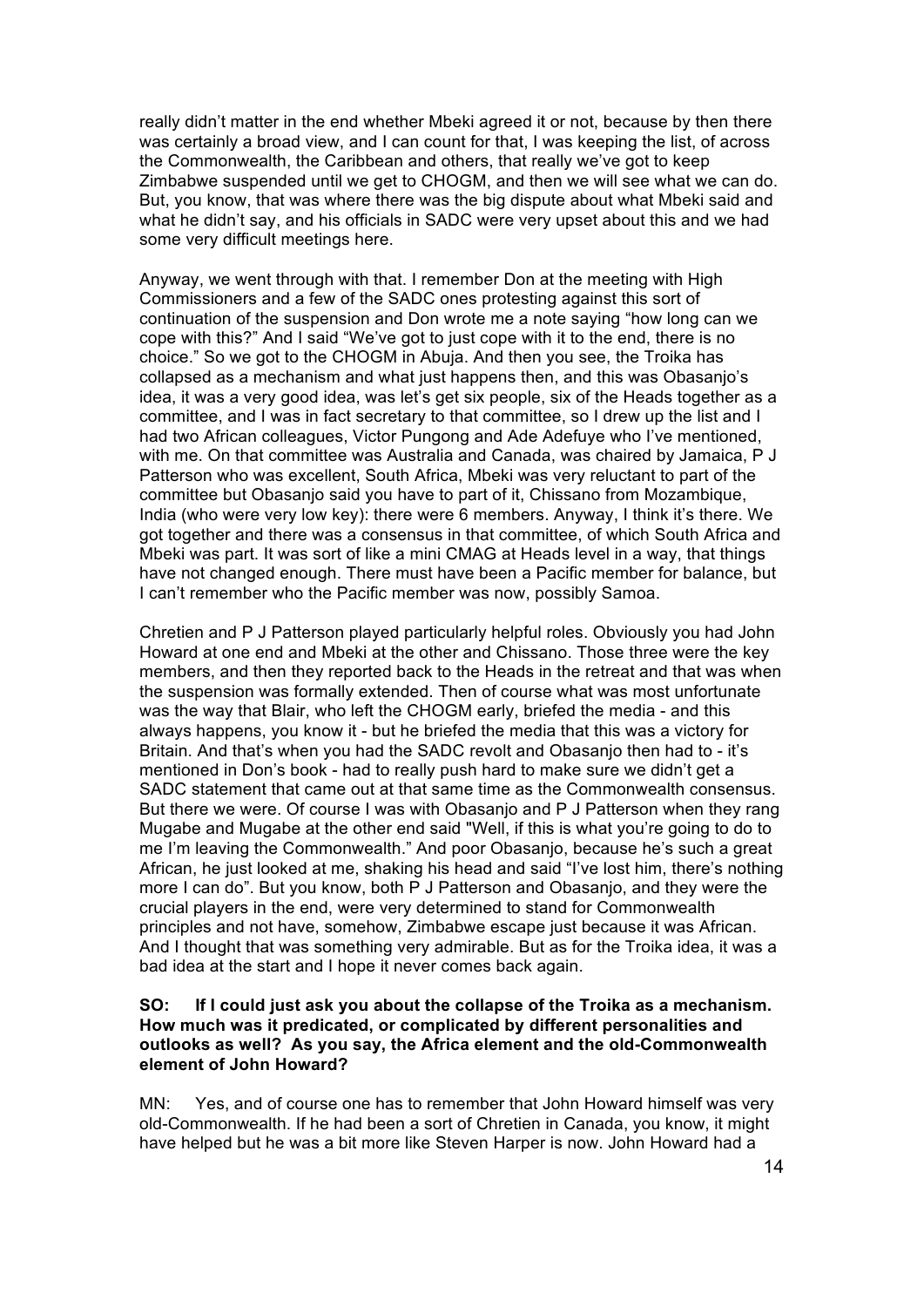history which Mbeki had never forgotten. Howard, even during the Fraser years, still supported sporting contacts with South Africa. He was very much from that very conservative side of things. And also Howard had a hearing problem. I remember when working for him, he never wanted to speak particularly to foreign leaders on the phone [laughter] because he couldn't hear them very well. And I'd been in a retreat situation, and he's literally going "Ehhh?" to Don. I remember this, "Eh, who's that over there? What's he saying?" *[Laughter]* He really couldn't hear. There was one of his ears ... so that even made communication, apart from accents and so forth, very difficult for him. But also he's a strong-willed person with very fixed views, and anyone would say this; he is not a natural negotiator, it's not his style. So that didn't help. But it was very easy for him to see it as him against the two Africans, and you know the whole set up is wrong. The beauty of CMAG and indeed even this sixmember committee, with CMAG now nine members, is you've got to have at least two from every major region of the Commonwealth.

So while it may be a little bit harder to get to a consensus, you are going to get a much better consensus and I think that is what is so important in the way the Commonwealth works, its representative nature, and that's why a Troika is a very bad idea. The other thing that makes the Troika a very bad idea is that it just depends on chance who you might have. You may have CHOGMs, because it just depends who was hosting and who's chaired a Commonwealth, you may be lucky and have them from completely different parts of the world but you could theoretically have three African CHOGMs in a row *[laughter]* and that would look bad for a Troika.

#### **SO: Just following up on that: the eventual compromise then at Abuja that you describe, can it be put down on the scorecard of success for Don McKinnon's Good Offices?**

MN: Well, I would put it as a success for the Commonwealth and principle for the Commonwealth. And it has remained a bench mark for Zimbabwe's return to proper democratic process. It's a benchmark which Zimbabwe hasn't yet met and as a result, there is still a feeling that Zimbabwe is not a full democratic member of the community of nations, and that's why these coming elections become so important.

#### **SO: So the affirmation of the Latimer House Principles, coming out of Abuja, was part of Don McKinnon's determination to put markers down?**

MN: Absolutely, I mean that was something running in parallel. That wasn't related necessarily to Zimbabwe, but it has proved extremely helpful and it has been one that has now, you know, in several other countries that's been an issue. It has come up in the context of Sri Lanka, of Pakistan and of Fiji for example.

### **SO: I'm very conscious of time, but if I could just ask you the extent to which on Zimbabwe, how much your work as Director of Political Affairs and Don McKinnon's work as Secretary-General was complicated by trying to stay out of the cross-fire between the British Government and the Zimbabwe Government?**

MN: I don't think that was a major problem or concern. I think this is over egged, this cross-fire between the two.

## **SO: McKinnon makes specific reference to this.**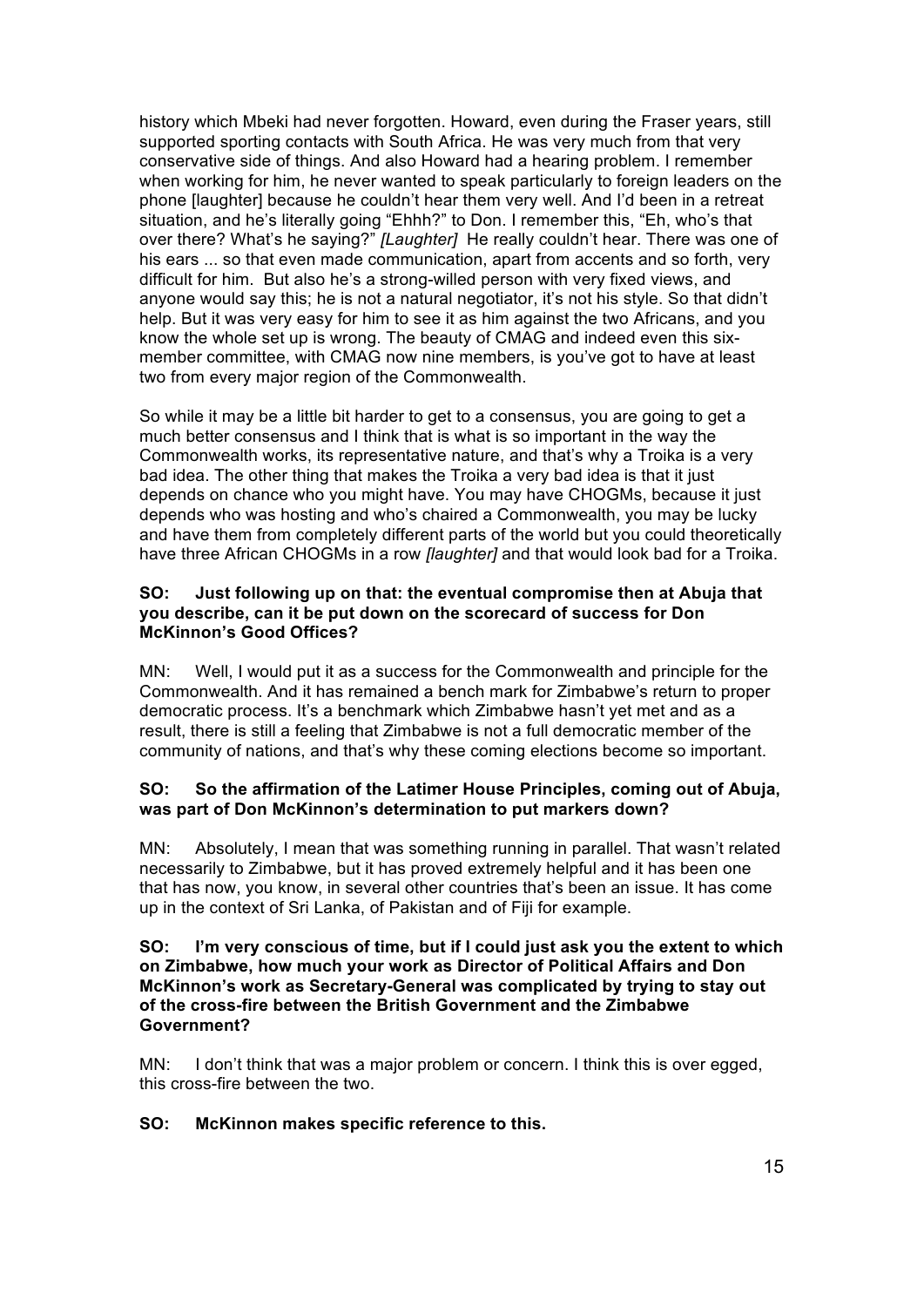MN: He does, and one thing about Don is, he did have a bit of a problem with Britain and that comes through in his book. *[Laughter]* There were a couple of occasions when he did a couple of things *[laughter]*, he didn't tell me before he went public on them. He said "Matthew, because you would be trying to stop me doing this sort of thing, whereas I'm fed up with the British over X or Y." He does have a bit of a history with Britain. Overall, my own view was, and continues to be, that Britain has in the post-colonial era and working with the Commonwealth, generally tried to play a pretty positive role. Now there was the Margaret Thatcher period on South Africa, which I think was a difficult period, but you know, with due regard to Margaret Thatcher, first of all on Zimbabwe, she pulled things off and even to this day, we know what the sort of Tory backbench can be like and she went completely against where they were on Zimbabwe for a much bolder approach. And on South Africa, while she played a tough role and I remember this issue at Delhi where we had to agree that the consensus was everybody, minus one country, on an issue *[laughter]* relating to South Africa in the communiqué when there was a reference to a financial sanction. Anyway, in the past there had been these negotiations in which Britain had stood aside on some issues relating to South Africa. But overall I think there was a Clare Short issue, and there continues to be. When I presented credentials to Mugabe, his discussion with me went along the lines of "We used to be such good friends. Where did it all go wrong?" And he blamed Tony Blair and Clare Short. It all went wrong with Tony Blair and so forth. And I think there is some truth in that and I think Tony Blair did not show sensitivity in his approach. I remember him at the retreat in Abuja even, picking up his despatch box at one point, in the middle of the discussion of Zimbabwe, so pretty sensitive stuff, and start working though his papers and clearly ignoring people like Mbeki who are going on ...

## **SO: That's discourteous!**

MN: Exactly. So those sorts of things did very much irritate Don, with good reason. But overall in terms of diplomacy I don't think they made much difference. However, there was one big issue with Don and the British and he quite rightly never really forgave them for this. I don't think it was ever deliberate policy, but once again at Abuja CHOGM with Don under a lot of pressure obviously on Zimbabwe where he had held the line of principle, there was a challenge to his leadership. Normally as second term goes through...

## **SO: But Mugabe had been lobbying?**

MN: Yes, Mugabe had been lobbying. He had got together with Sri Lanka and the fact of the matter is, whether inadvertently or not, there are quite a few officials in the British Foreign Office who had taken a dislike to Don McKinnon and it was being whispered about and rumoured that Britain would not be unhappy to see Don McKinnon unseated. Now there was never a government point of view; no British minister would ever have subscribed to that point of view, but it was unhelpful and the other problem was when it became apparent... it took a while and we had to get to Blair for it to be made clear that Britain wasn't supporting that. But by that point this challenge had got legs, and he actually faced a challenge from the Sri Lankan foreign minister, who by the way didn't turn up. It was Obasanjo who - and I had a very close relationship with Obasanjo, so this was always helpful I have to say - really took a very firm line of support of Don and rallied the Africans and others and said "This nonsense that may be coming out of South Africa and Zimbabwe and on Don McKinnon I'm totally opposed to that. He's got my full support." And so that was extremely helpful.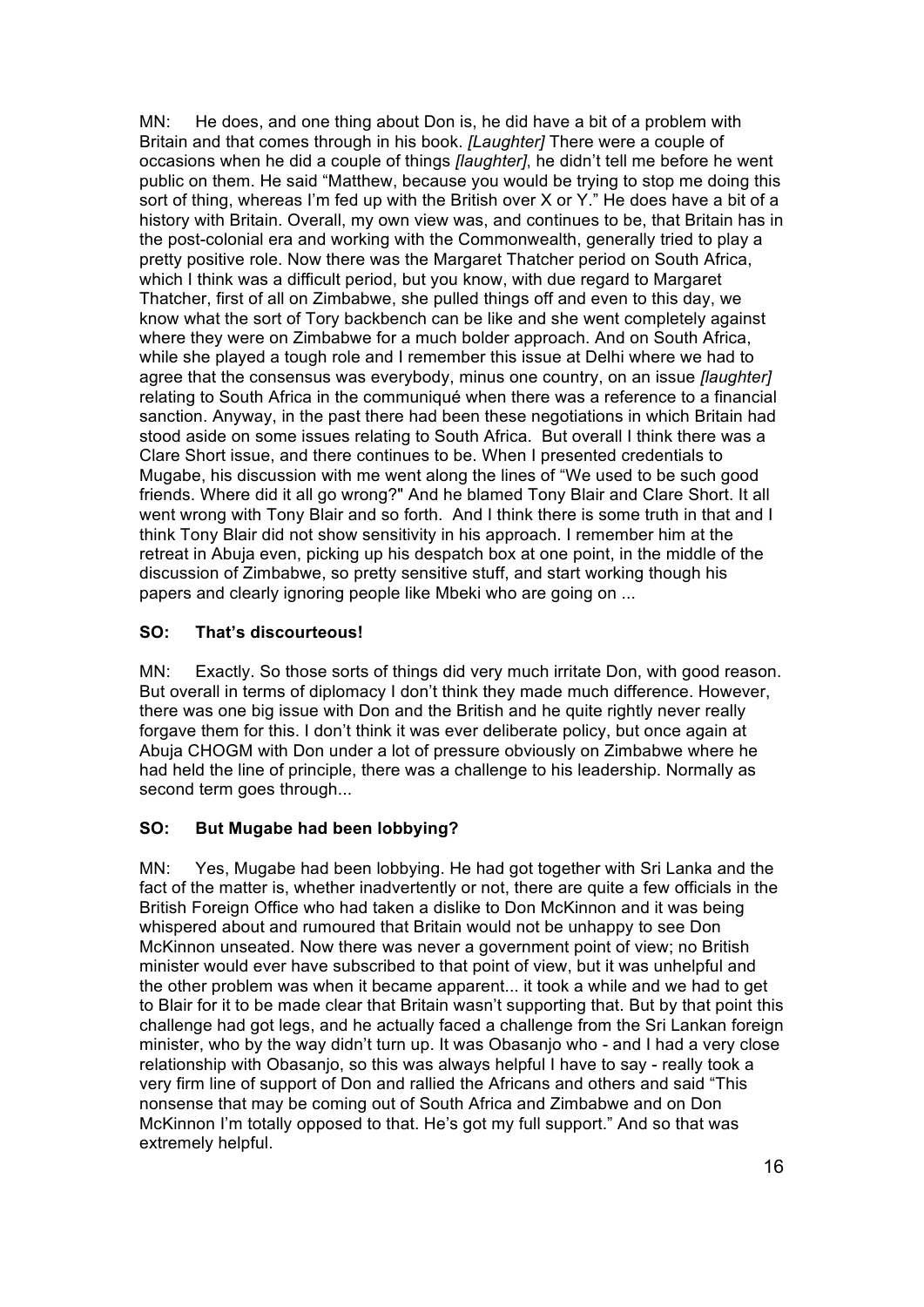So those sorts of issues. Don has reason to feel the British were perfidious. Britain has a reputation to this day for being perfidious Albion in its diplomacy. I often think it's less conspiracy and more cock-up *[laughter]* because there is a sense where the British, you know, there's a lot of different forces at play within British policymaking.

#### **SO: Absolutely. At the time, in defence of the Blair Government, it could be said there was a proliferation of international issues. There's certainly a change of key officials and ministerial briefs, which Don McKinnon makes reference to in** *In the Ring***. Just '***when you've sat next to somebody and become accustomed to their style, their diplomacy et cetera, they go and change on you.'* **So that wouldn't have helped maintain the necessary rapport.**

MN: Yes, and it is personal style. I can think of the differences of approach of Clare Short and Valerie Amos over the situation of Guyana. Even at their very first lunch, I was telling you about. Because someone like Valerie Amos, whom I have the highest regard for, you know with her Guyanan background had a much more sensitive understanding about what was happening there; whereas Clare Short was getting very annoyed with Jagdeo and wasting a lot of the money that Britain had been putting in as development assistance, and felt that we should be taking a much firmer line with them. So right down to the individuals involved.

I remember Mark Malloch Brown ringing me up on one occasion whist I was at a meeting in Geneva to talk about the Maldives, and he said "I want you out there in the Maldives." This was at a crucial time in 2008 in the negotiations. And I did go out actually within two weeks. "I want you out in the Maldives to help at this moment." I said, "Look, I'm willing to go" - and by this time Kamalesh Sharma was Secretary General – "but I'd need to be instructed by the Secretary-General to go. And it all worked out well. I spoke to Kamalesh Sharma and off we went.

So different people will have different styles and will push things and people, as in Mark Malloch Brown and Valerie Amos understood the Commonwealth well and work well with it. Other people in the British system found it harder to use it, and this brings me to a scene that I'm now developing as we talk now about future Secretary-Generals and so forth. Britain is now such a multi-cultural country with some very senior Commonwealth figures who happen to be British Barons and Baronesses and leaders and politicians and so forth, but they are actually deeply rooted also in other parts of the Commonwealth. In my view the time is also coming when Britain should not be shy even of putting a British person up for Commonwealth Secretary-General. I know there has been this feeling it shouldn't, but maybe the best Commonwealth person could actually be here in London. That's not to say there are not lots of great candidates out there from other Commonwealth countries, but whenever you come to London you very much feel you are at the centre of the Commonwealth and to, conclude on this point though, what that means is also you see a lot of the debates about the Commonwealth actually happening now in the British system because there's the people who are influential in the British system.

#### **SO: Matthew, I think I'm going to stop there because you need to get back to your family. But thank you very much indeed.**

MN: Well, I hope that's helpful. As I say, I'm more than happy to do a second interview.